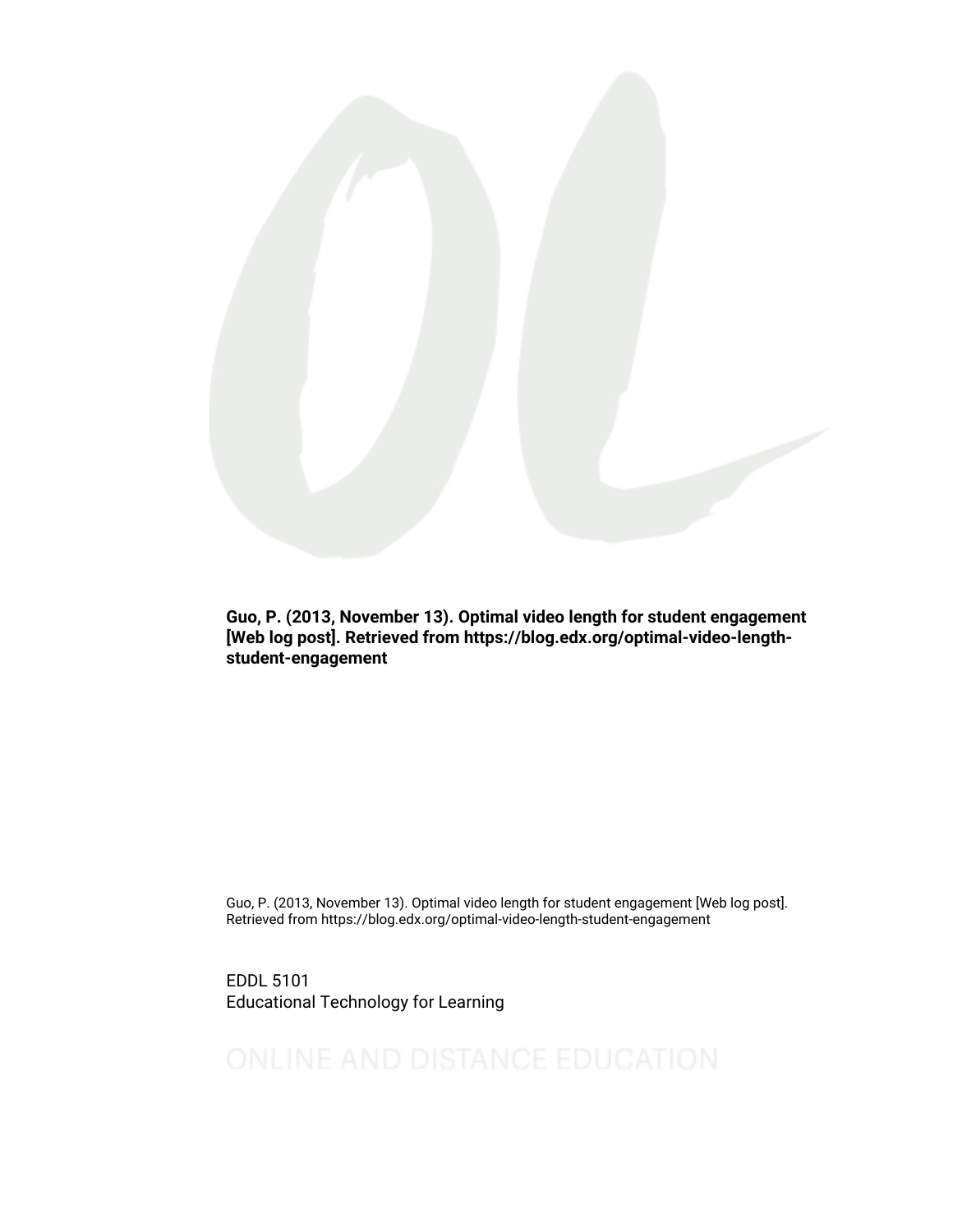



| NOV 13, 2013 | <b>BY CANDACE HAZLETT</b> | 40259 VIEWS | I NO COMMENTS |
|--------------|---------------------------|-------------|---------------|
|              |                           |             |               |

Hi, I'm Philip Guo, an assistant professor of Computer Science at the University of Rochester. Since my research interests are in humancomputer interaction and online education, I was really excited when Anant Agarwal (edX President) and Rob Rubin (VP of Engineering) invited me to spend the past summer at edX as a visiting research scientist.

Anant, Rob, and the rest of the edX leadership team have been wonderfully supportive of my research efforts. In addition, Anant and Rob have personally contributed to framing some of the questions that I investigated in my work. I plan to blog about my findings in the coming months.



In this first post, I'll share some preliminary results about video usage, obtained from initial analyses of a few edX math and science courses. Unsurprisingly, students engaged more with shorter videos. Traditional inperson lectures usually last an hour, but students have much shorter attention spans when watching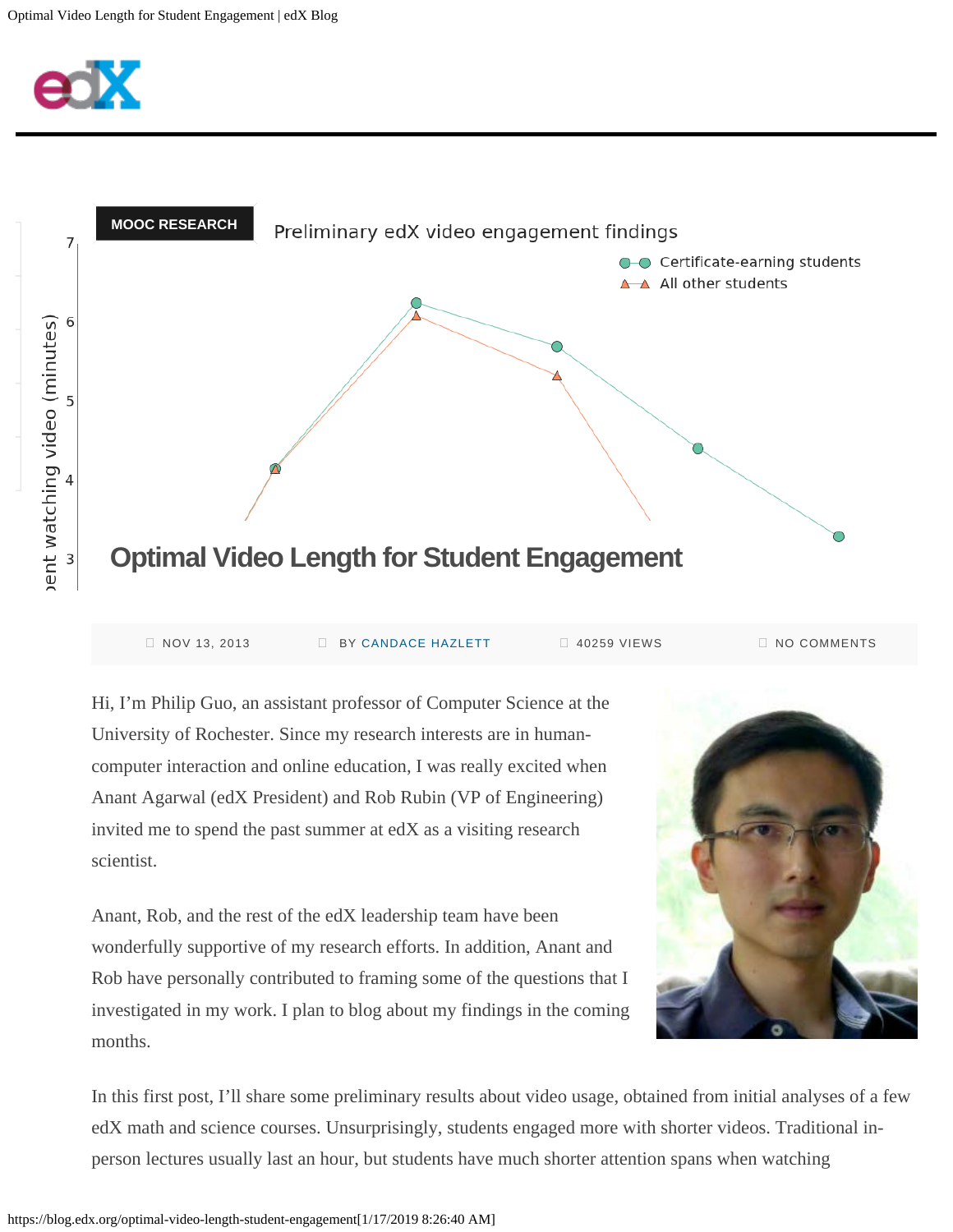educational videos online. The graph below shows median engagement times versus video length, aggregated over several million video watching sessions:



Analysis by Philip Guo (pg@cs.rochester.edu)

The optimal video length is 6 minutes or shorter — students watched most of the way through these short videos. In fact, the average engagement time of any video maxes out at 6 minutes, regardless of its length. And engagement times decrease as videos lengthen: For instance, on average students spent around 3 minutes on videos that are longer than 12 minutes, which means that they engaged with less than a quarter of the content. Finally, certificate-earning students engaged more with videos, presumably because they had greater motivation to learn the material. (These findings appeared in a recent Wall Street Journal article, [An Early](http://online.wsj.com/news/articles/SB10001424052702303759604579093400834738972) [Report Card on Massive Open Online Courses](http://online.wsj.com/news/articles/SB10001424052702303759604579093400834738972) and it[saccompanying infographic](http://online.wsj.com/news/interactive/MOOCchrtPRINT?ref=SB10001424052702303759604579093400834738972).)

The take-home message for instructors is that, to maximize student engagement, they should work with instructional designers and video producers to break up their lectures into small, bite-sized pieces.